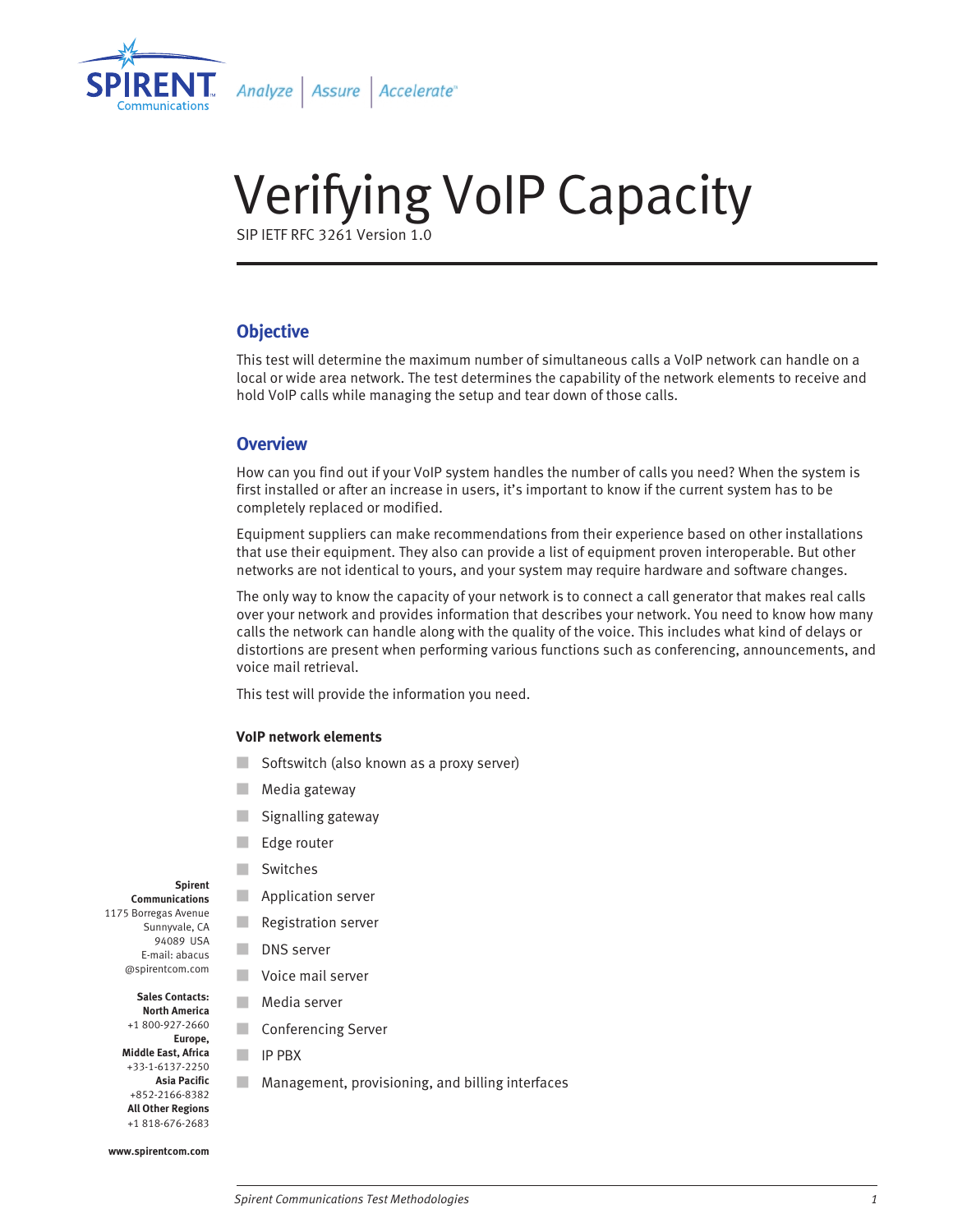

This test uses the Abacus3 acting as many SIP telephones that register with the network, receive information from a DNS server, and make calls over the network. Abacus3 uses the SIP protocol to send call setup messages and real voice files through the network under test to verify proper operation.

The built-in protocol analyzer verifies proper signalling while the test set makes a variety of measurements that characterize the network. The Abacus3 uses "Packet Path Confirmation" to provide a pass or fail test for voice transmissions.

The user sets the threshold for packet loss and delay. When the measurements exceed any of these values, an event is displayed detailing the issue. When no event is created, the call has completed with minimal packet loss and without significant delays.



# **Test Steps**

- 1. Connect the Ethernet cabling from the rear of the Abacus3 to the device or network under test.
- 2. Configure the test set by:
	- a. Clicking on "Phones" and entering the originating and terminating phone numbers.
	- b. Clicking on "Ptl Selection" and selecting SIP protocol the Channels tab allows you to configure the voice encoding types, and the ICG tab allows you to configure the IP addresses of the test ports.
	- c. Clicking on "Partition" to create the script and timing for each set of ports. This configures the test set to either act as two end points, one generating call setup signalling and the other receiving the call setup information, or all ports calling another device or phone.
- 3. Click on Configure, Channels, and the Path Confirm tab. Under voice type select "packet only." This provides you with a window to the right titled Packet. In the window, set the packet loss percentage to the amount you consider as a threshold for a poor connection. If packet loss exceeds this amount, you will receive an event notification for that call. Additionally, set the Max. Network Delay to the delay that is least acceptable for the network.
- 4. Start by setting the call load at only a few calls to verify the signalling is correct and the media path is established.
- 5. Start the test and check all measurements in the Variances window. Open the VoIP monitor windows and verify that the protocol signalling between all devices is correct. Check the Events window to identify any problems.